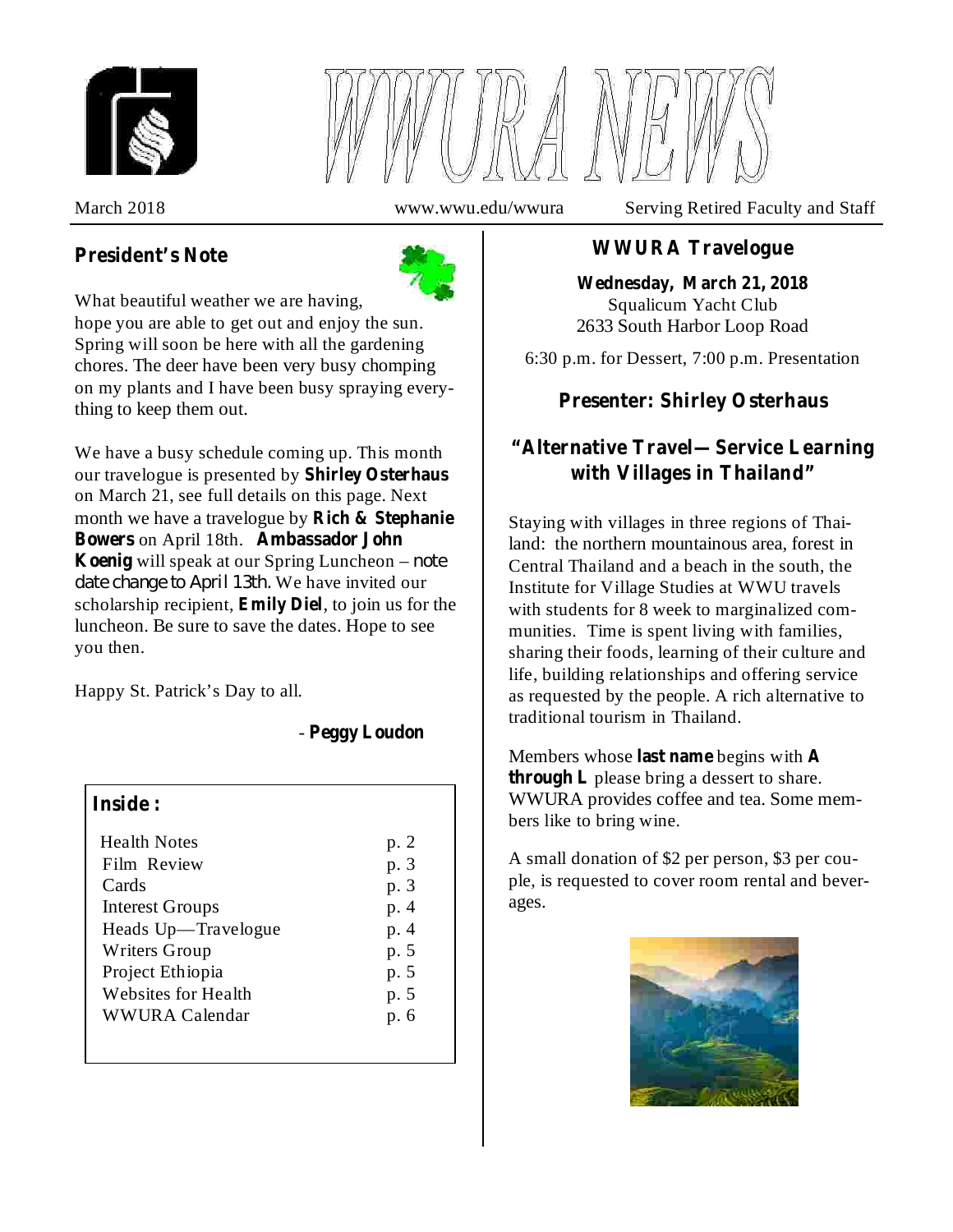## **March 2018 Health Notes by Evelyn Ames**

## *Benefiting your Brain by Walking*

"Walking is the best medicine," Hippocrates (c.  $460 - c$ . 370 BC)

We don't need to devote much effort to the act of walking; usually we walk with a rhythmical stride. "When we stroll, the pace of our feet naturally vacillates with our moods and the cadence of our inner speech; at the same time, we can actively change the pace of our thoughts by deliberately walking more briskly or by slowing down," This allows us to let our minds wander and creative thoughts and insights to easily occur.

Researchers at Stanford (Oppezzo and Schwartz, her colleague) have found that going for a walk may be the most practical way to generate creative thinking anytime during the day. To see if walking was the source of creative inspiration rather than being outdoors, an "experiment with 40 participants compared responses of students walking outside or inside on a treadmill with the responses of students being pushed in a wheelchair outside and sitting inside." The students who walked, whether indoors or outside, came up with more creative responses than those either sitting inside or being pushed in a wheelchair outdoors. "While being outdoors has many cognitive benefits, walking appears to have a very specific benefit of improving creativity."

Researchers at New Mexico Highlands University found that the foot's impact during walking sends pressure waves through the arteries that significantly modify and can increase the supply of blood to the brain. "The NMHU research team and others previously found that the foot's impact during running (4-5 G-forces) caused significant impact-related retrograde (backward-flowing) waves through the arteries that sync with the heart rate and stride rate to dynamically regulate blood circulation to the brain." They found that though there is lighter foot impact associated with walking compared with running, walking still produces larger pressure waves in the body that significantly increase blood flow to the brain. In addition, walking, when compared to pedaling, is more effective in increasing blood flow. The lead author (Greene) reported that "one year of walking increased functional connectivity between aspects of the frontal, posterior, and temporal cortices within the Default Mode Network and a Frontal Executive Network." These are two brain networks central to brain dysfunction in aging. "There is a continuum of hemodynamic effects on human brain blood flow within pedaling, walking and running. Speculatively, these activities may optimize brain perfusion, function, and overall sense of wellbeing during exercise."

We may not be a Beethoven, who has been described as spending considerable time walking in the country. Consider his  $6<sup>th</sup>$  Symphony with depictions of sunshine, raindrops building to a violent thunderstorm with thunder and lightning, winds and sheets of rain. "The storm eventually spends itself, with an occasional peal of thunder still heard in the distance. There is a seamless transition into the final movement, including a theme that could be interpreted as depicting a rainbow." So, as our seasons change from winter to spring, imagine the many places we can wander (and let our creative thoughts flourish) in our beautiful Whatcom County!

Resources: https://www.sciencedaily.com/releases/2017/04/170424141340.htm

https://www.psychologytoday.com/blog/the-athletes-way/201404/why-does-walking-stimulate-creativethinking

https://www.inc.com/jessica-stillman/the-science-of-why-you-do-your-best-thinking-while-walking.html https://www.psychologytoday.com/blog/the-athletes-way/201506/hippocrates-was-right-walking-is-thebest-medicine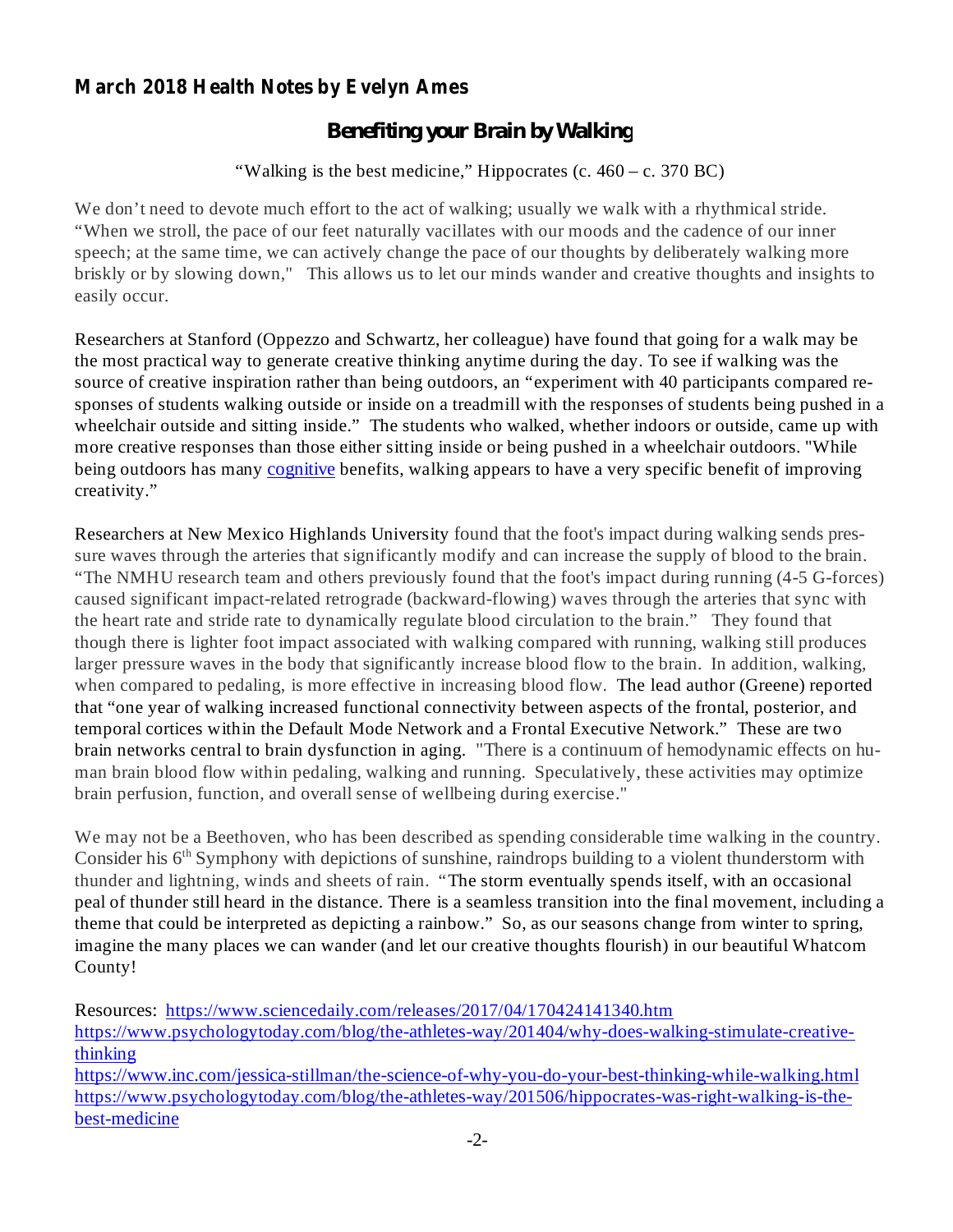## **Film Review**

#### **: A Movie Review** *The Post*

Okay, this movie got skunked at the Oscars, but even so it is an important movie. If you haven't already seen it, I strongly suggest that you do—for two reasons. First, it's an exciting movie, strongly scripted, magnificently acted, imaginatively directed—a very satisfying experience at the cinema. Second and perhaps even more important, it underscores, as no other recent movie has, the importance of the First Amendment to the US Constitution, the one that guarantees the freedom of the press, and illustrates the attractive dangers to that freedom that lurk in our political processes.

The opening scenes beautifully lay the groundwork by showing Daniel Ellsberg, then an imbed for Rand Corporation in a night patrol in the jungles of Viet Nam. It undergoes an ambush, with casualties. On the trip home on Secretary of War Robert McNamara's plane, McNamara asks Ellsberg for his assessment of how the war is going. Ellsberg says it's unchanged, which McNamara says that means we're losing. Then to reporters on the ground McNamara gives an upbeat assessment of the war. Overhearing this, Ellsberg decides to leak pages and pages of the Rand Corporation history of our involvement in Viet Nam.

When he leaks to the New York *Times* and it publishes the material, enraged President Nixon gets a restraining order to ban further publication. Ben Bradlee, managing editor of *The Post*—wonderfully brought to vigorous life by Tom Hanks—springs at the opportunity to get in the game by seeking out Ellsberg and his trove of more Pentagon Papers. That poses an agonizing problem for Katherine Graham, owner and publisher of *The Post*. The ever-superb Meryl Streep makes her live with amazing poignancy and depth. Graham inherited the ownership from her father and the publisher role from her deceased husband. An inexperienced person in the rough and tumble world of newspaper publishing, she is also a woman in a man's world. And, and because she and *The Post* are cash strapped, she is taking *The Post* public through an initial public offering of stock. Her financial advisors—all men-- tell her that publishing the Papers will jeopardize the IPO, whose infusion of cash she desperately needs.

So, the legal case reaches the Supreme Court just as the IPO is risked. Her entire public life is in jeopardy. She publishes, the newspaper world supports her decision, the IPO succeeds, the Supreme Court does the right thing, and we all cheer. The strong performances of Hanks and Streep are supported by many, many strong actors in supporting roles.

The final scenes of the movie show a security guard at The Watergate Complex discovering Nixon's Plumbers at work breaking into the headquarters of the Democratic National Committee. With the implication that we're off to Watergate and resignation. As I said, this is a beautiful, important movie. I liked and enjoyed it even more the second time I saw it.

#### **- Bob McDonnell**

#### **Cards**

On behalf of WWURA, Sally Majkut, a member of our Hospitality Committee, sends condolence cards to the families of Western retirees/employees who have passed away. She also sends get well cards to our members when they are hospitalized. If you know of someone who fits those categories, please email her at <majkut.kevin@gmail.com>.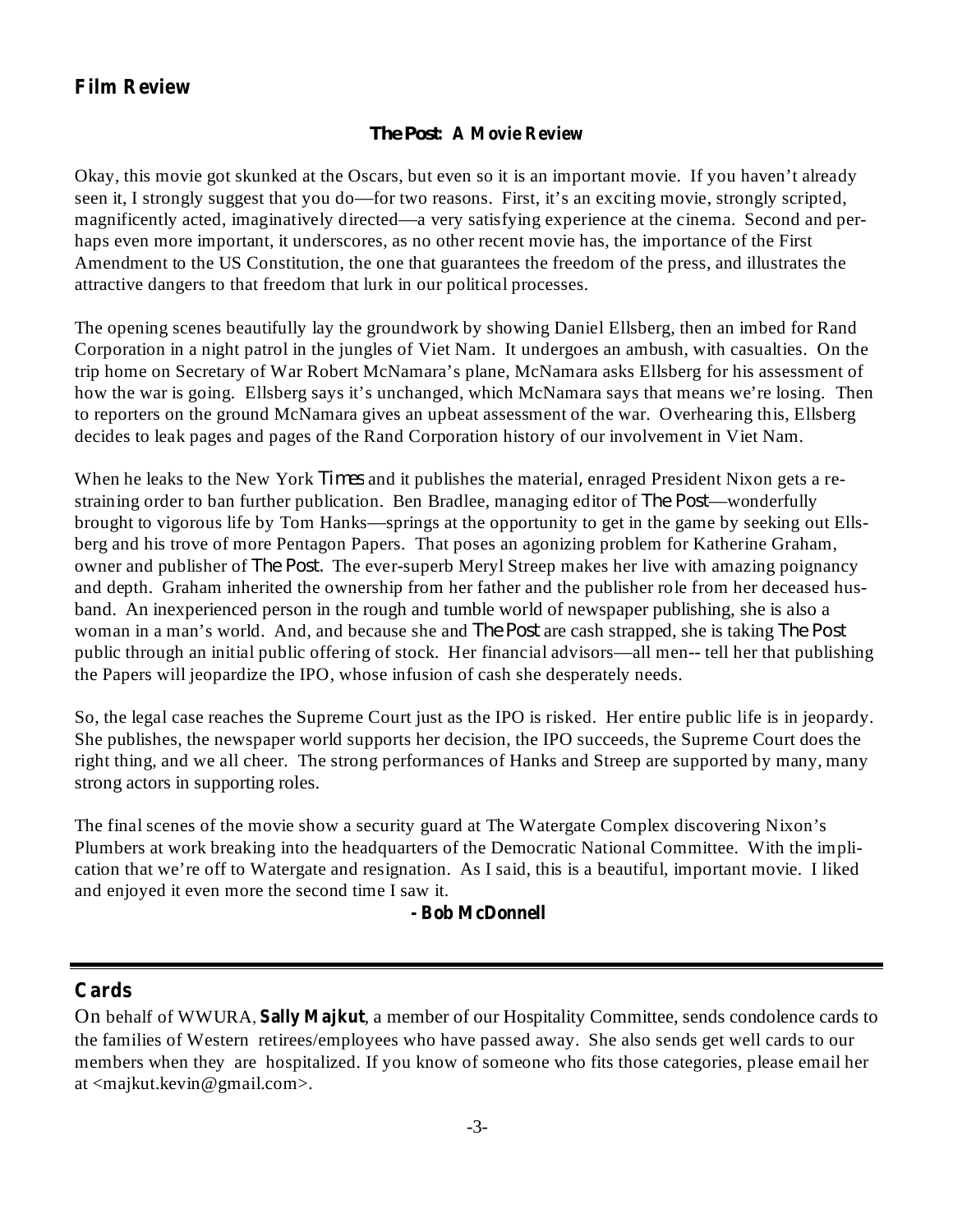### **MARCH 2018 INTEREST GROUPS**

If you are interested in one of the groups please call or email the contact person.

**BOOK GROUP** --Donna Moore, 360-733-5769 dfmoore12@gmail.com We will meet on Tuesday, Mar. 20 at the home of Donna Moore, 1200 Birch Falls Dr. March's book is *The Professsor's House* by Willa Cather, discussion leader-Suzanne Krogh; snacks Chris Gerhold.

**BRIDGE GROUP** —Caryl Hinckley, 360-739-1036, carylchinckley@hotmail.com The bridge group will meet on Tuesday, March 27th at 1:30 place TBD. We are looking for a few more bridge players. If you would like to join our friendly, fun bridge group, please call Caryl and let her know.

**INFORMAL DINING --** Janet Berg, 360-733-4654, janetlila@hotmail.com

**OPERA GROUP** --Evelyn Ames, 360-734-3184, evelyn.ames@wwu.edu March 10, Semiramide (Rossini) 9:30 am Contact Evelyn if you want information about scheduled dates and locations for the Metropolitan Opera and Skagit Opera. March 31, *Cost fan Tutti* (regular time of 9:55 am) It's set in Coney Island Pacific Northwest Opera's next opera is Turandot, starting in April. Web site for The MET HD: https://www.metopera.org/Season/In-Cinemas/. Skagit Opera: http://skagitopera.org/performances/ (now Pacific Northwest Opera) Web site for Vancouver Opera: https://www.vancouveropera.ca/ Seattle Opera: https://www.seattleopera.org/ Pacific Opera Victoria: http://www.pov.bc.ca/

**PLAY READING** —Margaret Woll, 360-734-8427, mhildeb408@aol.com Play Reading will not meet Monday, March 26, 2018.

**WRITER'S GROUP -** Troy Faith Ward, 425-299-4924, troyfaithward@gmail.com. Meets twice a month. The groups are kept small so there is time for reading and critiquing each other's work.

**HAPPY HOUR—** Claire Bowden, 206-419-6628 clairebowden14@gmail.com This is a new group and will meet on Wednesday, March 28, time to be announced. If you are interested, please call or email Claire.

**Heads Up—Travelogue for April 18th**

**"Bears of Alaska and British Columbia." By Rich and Stephanie Bowers.**



Travel with Rich & Steph through the temperate rainforests of Alaska and British Columbia to see both grizzly and black bears as they feast on an abundance of salmon within the Great Bear Rainforest, on the Bella Coola, Anarko, and Chilkoot Rivers, on Fish Creek and Pack Creek, and within Denali National Park.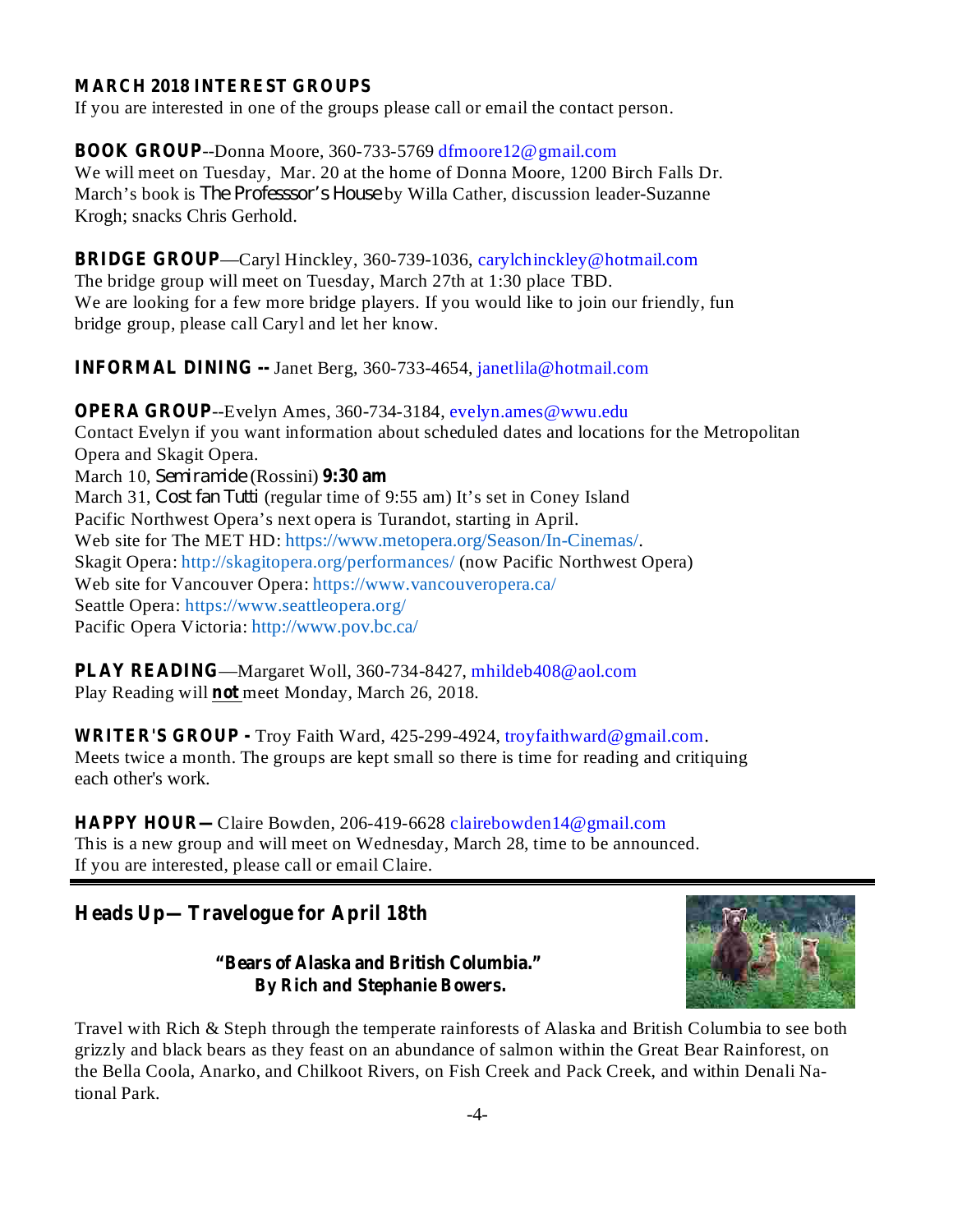# **Writers Group**

### THE TREE IS GONE

This morning I heard a chain saw From the deck I saw a huge branch fall "My tree" is being cut down

The tree whose unsymmetrical branches I imagined trimming for 20 years The tree where many birds sat The tree blocking some of my view It is not going softly into oblivion But resisting the chainsaw And spitting out sawdust



•

Bach's "Tocata and Fugue" playing in the kitchen

My quiet battle with "I CAN'T." The death of "my" huge Douglas Fir The beauty of the music Putting words on paper

It's too much

Focusing from one to another

More trees going down Cut in pieces Larger view opening up The 4<sup>th</sup> of July fireworks at the port Now will be visible

The yellow hard hat is the last I see The climber with rope and chainsaw is gone

#### February 2018 **- Pat Clarke**

**Project Ethiopia. Worthy Non-Profit identified by Norm Lindquist and Ann McCartney**

Since 2002, Project Ethiopia has resulted in:

- 23 new primary schools and 25 improved school buildings providing 152 classrooms and impacting 20,000 students;
- 28 university transition awards in the region resulting in 88 university graduates and 200 on track to graduate; •
- Clean water wells at 9 schools and composting latrine systems at 5 schools; •
- 516 metal roofs for the neediest homes; •
- 200 families with composting latrines •
- Solar lanterns with chargers •
- 7 farmers associations serving 350 farmers •
- Microloans to 75 women and 62 men with 100% repaid in full and on time. •

Started "accidently" by our friends and professional colleagues Judy Sanderman and Dennis Wilkins after their tour guide and former high school history teacher Awoke Genetu connected them with a small Ethiopian village in the rural northwest region of Degla. They saw the needs and learned from Awoke that the needs could be met only by actively engaging the villagers. We have been contributors since the beginning and have been amazed by what has been accomplished.

Project Ethiopia describes its approach as: listen and learn, engage community, hire and buy locally, spread hope, and share knowledge.

Check out the website for the story and details of accomplishments of this amazing organization: https://www.project-ethiopia.org/ or contact either of us for more information.

# **Websites relating to health and medical care in Whatcom County:**

Home health care: https://local.aarp.org/bellingham-wa/home-healthcare/ Doctors: https://local.aarp.org/bellingham-wa/doctors/ Pharmacies: https://local.aarp.org/bellingham-wa/pharmacies/ http://www.bellinghamherald.com/living/seniors-aging/article155429774.html (Resource guide o a variety of resources for senior citizens in Whatcom County) http://www.bellinghamhealth.com/resources1.HYPERLINK "http://www.bellinghamhealth.com/resources1.htm"htm (Bellingham Health and functional Medicine)